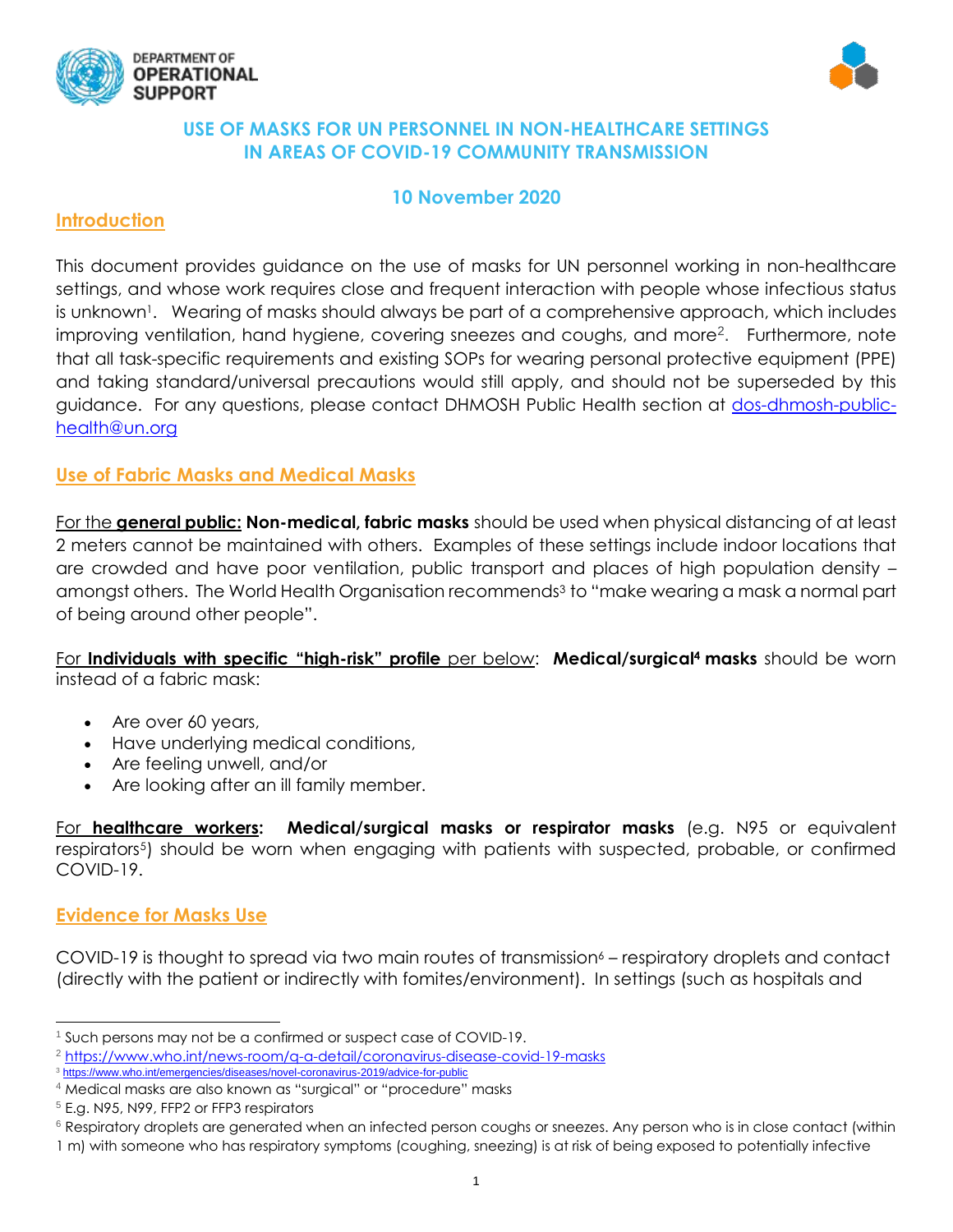

clinics) in which procedures that generate aerosols are performed, airborne transmission is possible and this is an ongoing area of study.

Studies show that an infected/ill person who wears a medical mask<sup>1</sup> can prevent the spread of infectious droplets from that infected person to someone else. WHO<sup>7</sup> states that at present there is only indirect evidence for the use of masks by healthy individuals in the wider community and will provide more update as information becomes available. However, given a multitude of factors, the WHO has updated its guidance to advise that to prevent COVID-19 transmission effectively in areas of community transmission, governments should encourage the general public to wear masks in specific situations and settings as part of a comprehensive approach to supress transmission.

### **Universal/Standard Precautions for UN Personnel Working in Non-Health Care Settings**

Use of PPE or masks is insufficient by itself and should not be relied on alone as a primary prevention strategy. All UN personnel working in close contact with others should follow the following **universal/standard precautions** to reduce the risk of exposure to the virus. This includes:

- *Hand hygiene: Perform hand hygiene frequently. Perform hand hygiene with alcohol based hand rub (minimum 60% alcohol) for at least 20 seconds, or with soap and water for at least 40 seconds. Do not touch your face with unwashed hands.*
- *Physical distancing: Avoid close physical contact with others, including shaking hands and hugging. Maintain physical distance of at least 2m distance between yourself and others, especially those with respiratory symptoms (e.g., coughing, sneezing). Whenever possible, install physical barriers such as plexiglass. Place physical barriers to help maintain at least a 2m distance such as tables, chairs, cordon of areas. Use signs/stickers to show appropriate distancing.*
- *Respiratory hygiene (cough etiquette): Cover their nose and mouth with a bent elbow or paper tissue when coughing or sneezing. Dispose of the tissue immediately after use, and perform hand hygiene.*
- **Ventilation:** *In enclosed settings, especially where there is poor ventilation, it is also very important to increase the rate of air change, reduce recirculation of air and increase the use of outdoor air*<sup>8</sup> .

### **Recommended PPE and Masks To Be Used According to Activities**

The following table outlines recommendations related to use of PPE and masks for UN personnel who come into contact with the general public as part of their work duties. The recommendations consider both universal/standard precautions principles, as well as specific COVID-19 related masks/PPE guidance from WHO.

Note that PPE and medical masks shortages are anticipated in every category during the COVID-19 response, and **PPE and medical masks should always be critically reserved for health care workers and symptomatic patients.**

- 7 [https://www.who.int/publications-detail/advice-on-the-use-of-masks-in-the-community-during-home-care-and-in-healthcare-settings-in-the-context-of-the-novel-coronavirus-](https://www.who.int/publications-detail/advice-on-the-use-of-masks-in-the-community-during-home-care-and-in-healthcare-settings-in-the-context-of-the-novel-coronavirus-(2019-ncov)-outbreak) [\(2019-ncov\)-outbreak](https://www.who.int/publications-detail/advice-on-the-use-of-masks-in-the-community-during-home-care-and-in-healthcare-settings-in-the-context-of-the-novel-coronavirus-(2019-ncov)-outbreak)
- <https://www.who.int/news-room/q-a-detail/coronavirus-disease-covid-19-masks>

l

respiratory droplets. Droplets may also land on surfaces where the virus could remain viable; thus, the immediate environment of an infected individual can serve as a source of transmission (contact transmission).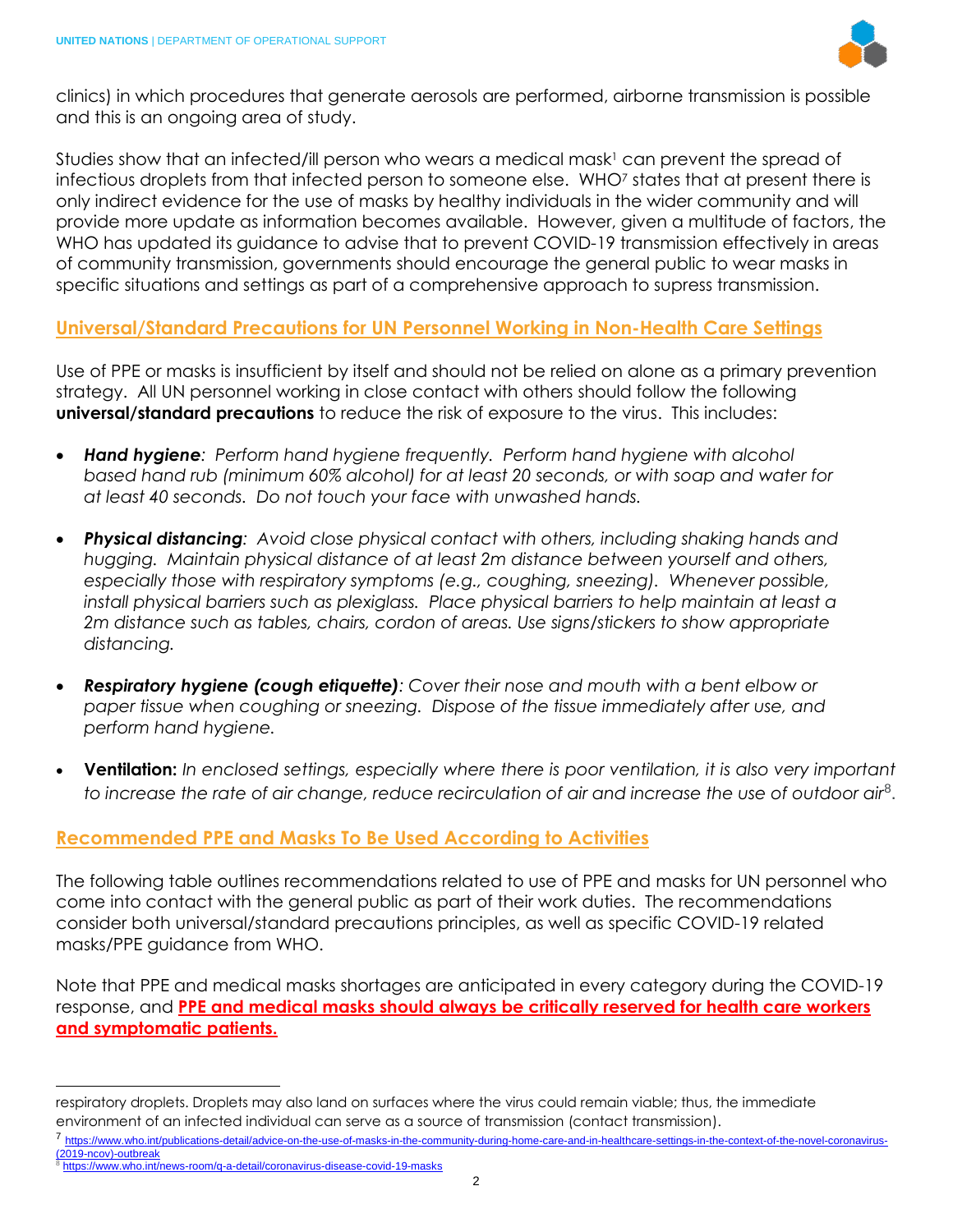

### **Table 1: Recommended PPE and Masks By Work Activities in a Non-Healthcare Setting**

| Category<br>No.  | Work Activities Undertaken by<br><b>UN Personnel</b>                                                             | Type of PPE / Masks Required to<br><b>Reduce COVID-19 Exposure</b>                                                                                                  |
|------------------|------------------------------------------------------------------------------------------------------------------|---------------------------------------------------------------------------------------------------------------------------------------------------------------------|
|                  | Able to maintain at least 2m distance<br>from others                                                             | No PPE required.<br>Use of non-medical, fabric masks can be<br>considered.                                                                                          |
| $\overline{2}$   | Not able to maintain at least 2m<br>distance from others<br>No physical contact with others                      | Use a non-medical, fabric mask.                                                                                                                                     |
| $\mathbf{3}$     | Not able to maintain at least 2m<br>distance from others<br>Have direct physical contact with<br>others          | Use a non-medical fabric mask. Use<br>gloves as local supply allows.                                                                                                |
| $\boldsymbol{4}$ | Not able to maintain at least 2m<br>distance from others<br>Anticipate splashes or exposure to<br>bodily fluids. | Non-medical, fabric masks, medical<br>mask, eye protection, gloves and gown<br>can be considered as supply allows and<br>as per one's risk assessment of situation. |

# **Specifications for Cloth Masks**

**Fabric masks** should be secured with elastic loops or ties, include multiple layers, be washable and reusable<sup>9</sup>.

They should ideally be made of three layers of fabric.

- Inner layer of absorbent material, such as cotton.
- Middle layer of non-woven non-absorbent material, such as polypropylene.
- Outer layer of non-absorbent material, such as polyester or polyester blend.

The WHO specifications for cloth masks are detailed in:

[https://www.who.int/publications/i/item/advice-on-the-use-of-masks-in-the-community-during-home](https://www.who.int/publications/i/item/advice-on-the-use-of-masks-in-the-community-during-home-care-and-in-healthcare-settings-in-the-context-of-the-novel-coronavirus-(2019-ncov)-outbreak)[care-and-in-healthcare-settings-in-the-context-of-the-novel-coronavirus-\(2019-ncov\)-outbreak](https://www.who.int/publications/i/item/advice-on-the-use-of-masks-in-the-community-during-home-care-and-in-healthcare-settings-in-the-context-of-the-novel-coronavirus-(2019-ncov)-outbreak)

In the context of non-medical/fabric mask shortages, face shields may be considered as an alternative noting that they are inferior to masks with respect to prevention of droplet transmission.

Shields would need to have a proper design that covers the side of the case and goes below the chin.

l <sup>9</sup> <https://www.who.int/news-room/q-a-detail/coronavirus-disease-covid-19-masks>